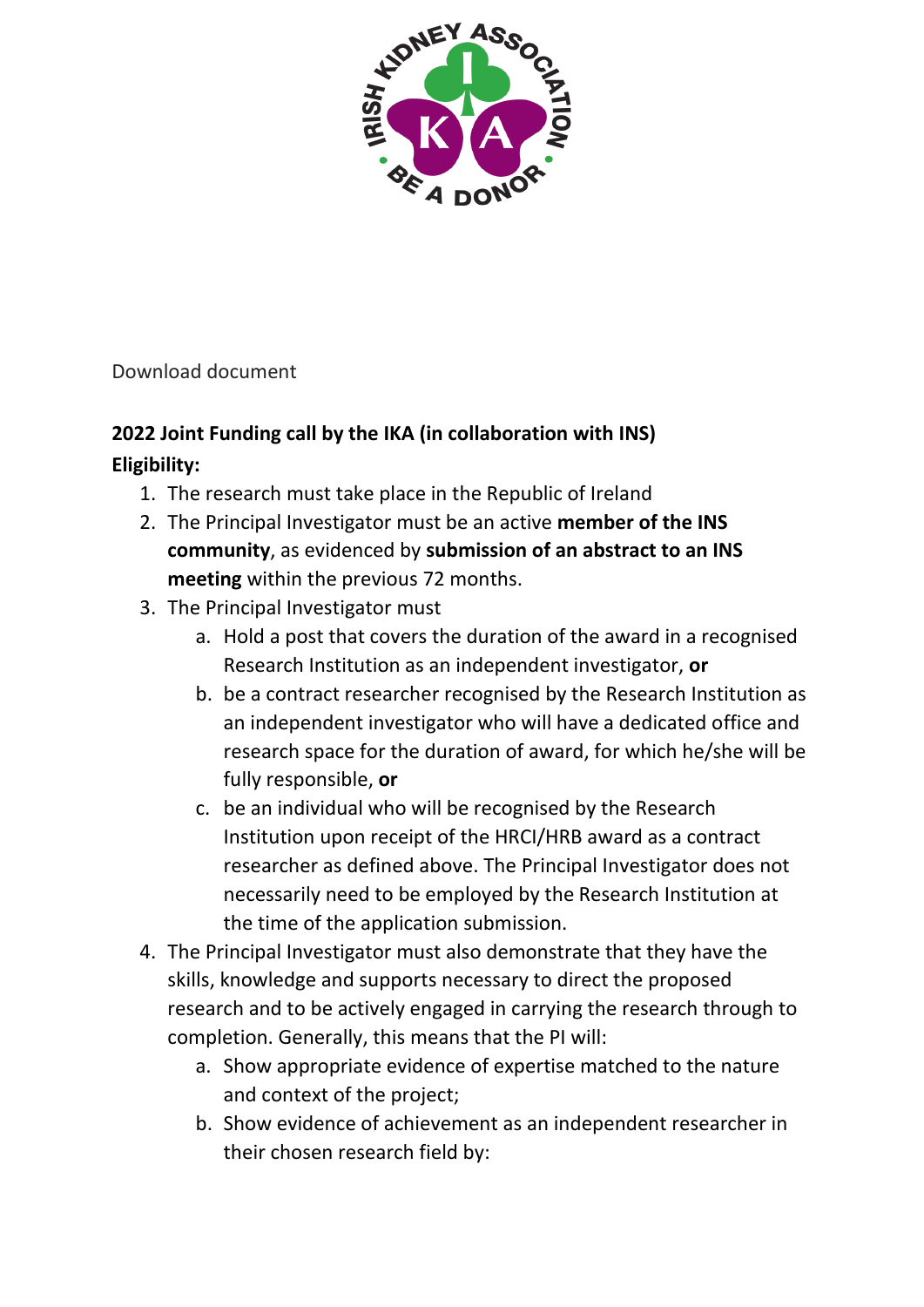- i. Demonstrating a record of research output, with at least three publications of original research in peer reviewed journals. Where appropriate, they should also provide evidence of other outputs such as published book chapters, reports to government and/or any other relevant outputs that have resulted in a significant impact in their field.
- ii. Demonstrating record of independence by showing that they have secured **at least one peer-reviewed research grant for a research project**/s, as either the lead applicant or a co-applicant. Funding received for travel to seminars/conferences and/or small personal bursaries will not be considered in this regard.
- c. Show evidence that they possess the capability and authority to mentor, manage and supervise less experienced researchers and to manage relationships with co-applicants, collaborators, and the host institution.
- 5. Only one application per Principal Investigator to this scheme will be considered.
- 6. The applicant should familiarise themselves with the HRB "Instructions to applicants" document and ensure that they meet any additional eligibility criteria enclosed therein.

## **Assessment of Expressions of Interest.**

- 1. Proposals will be ranked using criteria listed in the above categories
- 2. The IKA will provide Public-Patient Involvement (PPI) nominating 3 representatives on the assessment committee. The committee will be coordinated by the IKA secretariat.
- 3. The assessment committee will include 2 members of the INS, to include at least one member of the Research Committee, who will act as the Chair.
- 4. The committee will also include an independent member from a region that is not eligible to apply for the call.
- 5. Committee members must demonstrate that they have no conflict of interest with any of the applications. If such a conflict exists, the member will recuse themselves from assessment of that application.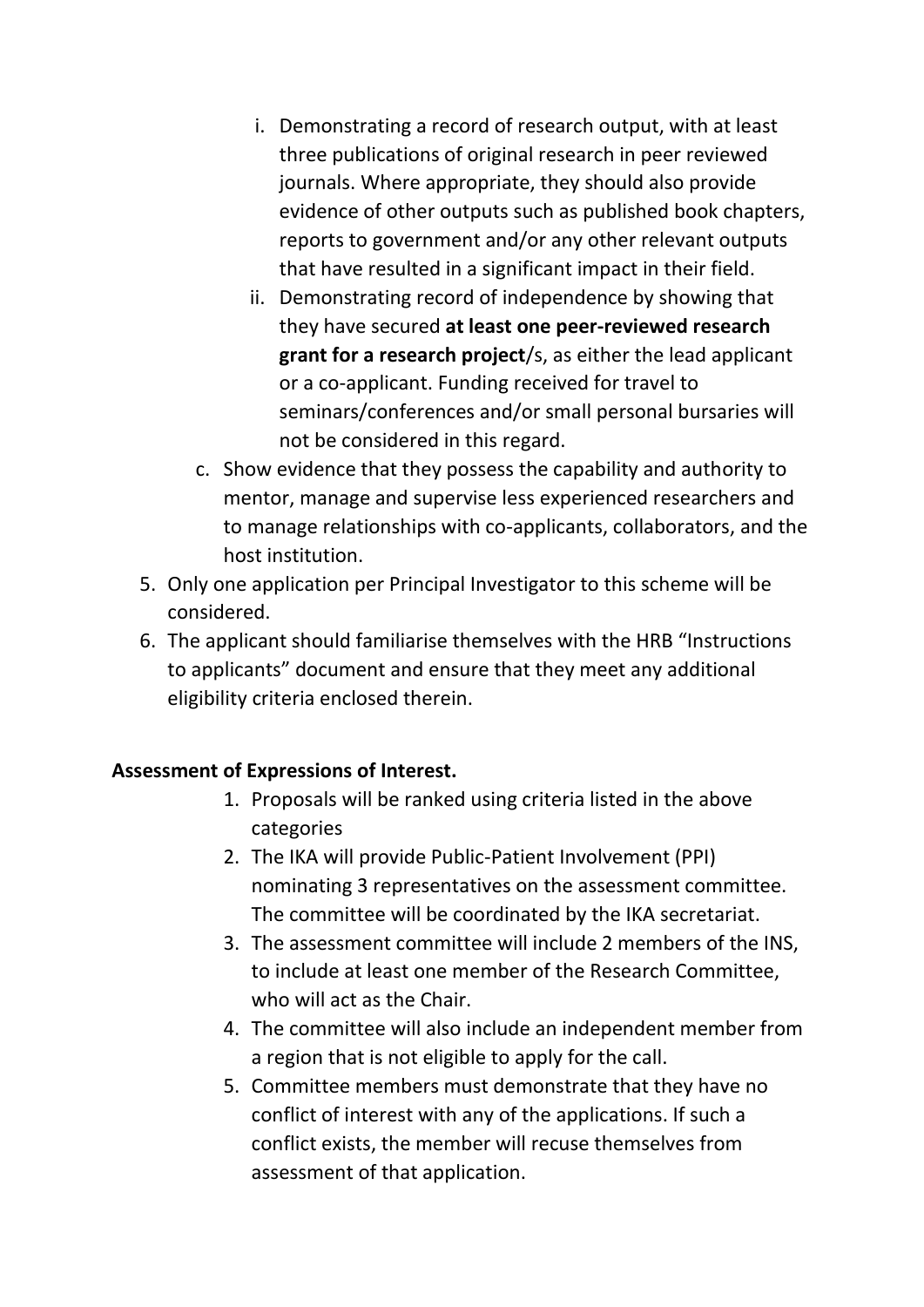6. Decisions on whether to invite a full submission from the applicant should be **unanimous**.

## **Invitation for submission of full application and international peer review**

- 1. Those applicants submitting eligible proposals (see priorities above) will then be invited to submit a full proposal using the relevant HRB documents, with links provided on the IKA website.
- 2. These applications will be submitted to, and collated by, the IKA secretariat with IKA Director Lisa Mellon leading on this.
- 3. They will be checked for eligibility against the published HRB criteria.
- 4. Eligible applications will be submitted for international peer review. This will be managed according to the process defined in the HRB document "Instructions to Charities". In particular, the following items must be adhered to:
	- a. At least three international peer reviewers are required for each application.
	- b. For the purpose of this call an international reviewer is an active researcher (not e.g. a charity administrator) based **outside of the Republic of Ireland**. The potential reviewer should not:
		- i. Have co-published with any member of the applicant team in the past 5 years.
		- ii. Currently or recently been working in the same organisation/department as any member of the applicant team.
		- iii. Be industry employees or have any apparent links with the pharmaceutical industry or commercial organisation.
- 5. Priority will be given to projects with a strong patient involvement at governance level.
- 6. The IKA will be included in and be an active participant in the research design process
- 7. Of note, obtaining peer reviews within the allotted time frame (expression of interest 14<sup>th</sup> October, full application 19<sup>th</sup> November, to allow right to reply to reviewer's comments in mid-January and timely submission of proposals to HRB) is **very challenging**.
	- a. As a general guide, 5 reviewers will need to be invited to obtain one review (at least 15 reviewers invited per application).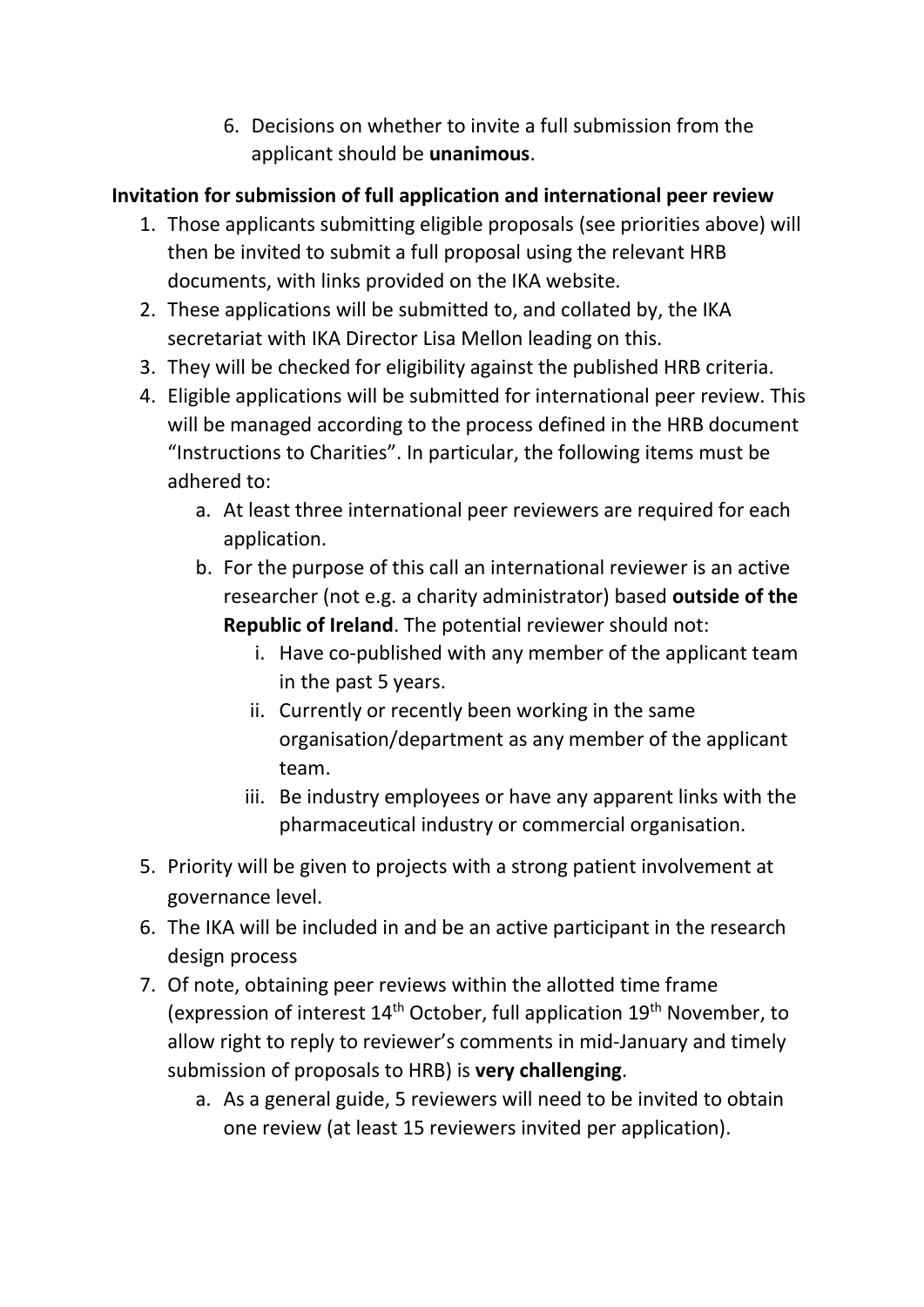- b. The IKA/INS research committee will be asked to provide names and contact details of potential reviewers.
- c. Reviewer lists are also available from the HRB.
- d. The peer review process will be managed by the IKA secretariat with guidance from the INS research committee.
- e. Compliance with conflict-of-interest policy is essential. See [https://www.hrb.ie/funding/funding-schemes/before-you](https://www.hrb.ie/funding/funding-schemes/before-you-apply/all-grant-policies/disclosure-of-conflict-of-interest-for-external-reviewers-and-panel-members/)[apply/all-grant-policies/disclosure-of-conflict-of-interest-for](https://www.hrb.ie/funding/funding-schemes/before-you-apply/all-grant-policies/disclosure-of-conflict-of-interest-for-external-reviewers-and-panel-members/)[external-reviewers-and-panel-members/](https://www.hrb.ie/funding/funding-schemes/before-you-apply/all-grant-policies/disclosure-of-conflict-of-interest-for-external-reviewers-and-panel-members/)
- f. See also<https://hrci.ie/joint-funding-scheme/faq/> and <https://hrci.ie/joint-funding-open-calls/> for updates which will happen throughout this process.
- g. Grant drawdown will be subject to compliance with specific terms and conditions set out by the HRB and IKA.

## **Submission to HRB Deadline date**

- 1. The joint IKA/INS committee will meet in the week of the 25<sup>th</sup> of October to decide on which applications to submit to HRB, with conflicted members recusing themselves.
- 2. As a general guide, applicants with an overall score of 6 or below will not be submitted to HRB. Discretion may be applied in the case of a strong right to reply statement.
- 3. Applications are submitted to HRB using the submission website GEMS.
- 4. More than one application may be submitted for HRB review. The decision about which grants to fund will rest upon the ranking applied in the HRB review meeting. In the event of their being insufficient funds to fund all approved proposals, the top ranked applications will be funded, with the remainder being deemed "fundable, but insufficient funds".

## What is a 'plus one' project?

In the event of a charity receiving more highly rated applications than they can afford to fund, it may submit one additional application more than it can afford to the HRB (e.g., you have 3 applications with a high score, but you only have funding for 2). In this scenario should all submitted applications be recommended for funding at Joint Selection Panel stage, the lowest ranking application, as judged by the Joint Selection Panel, will not be funded.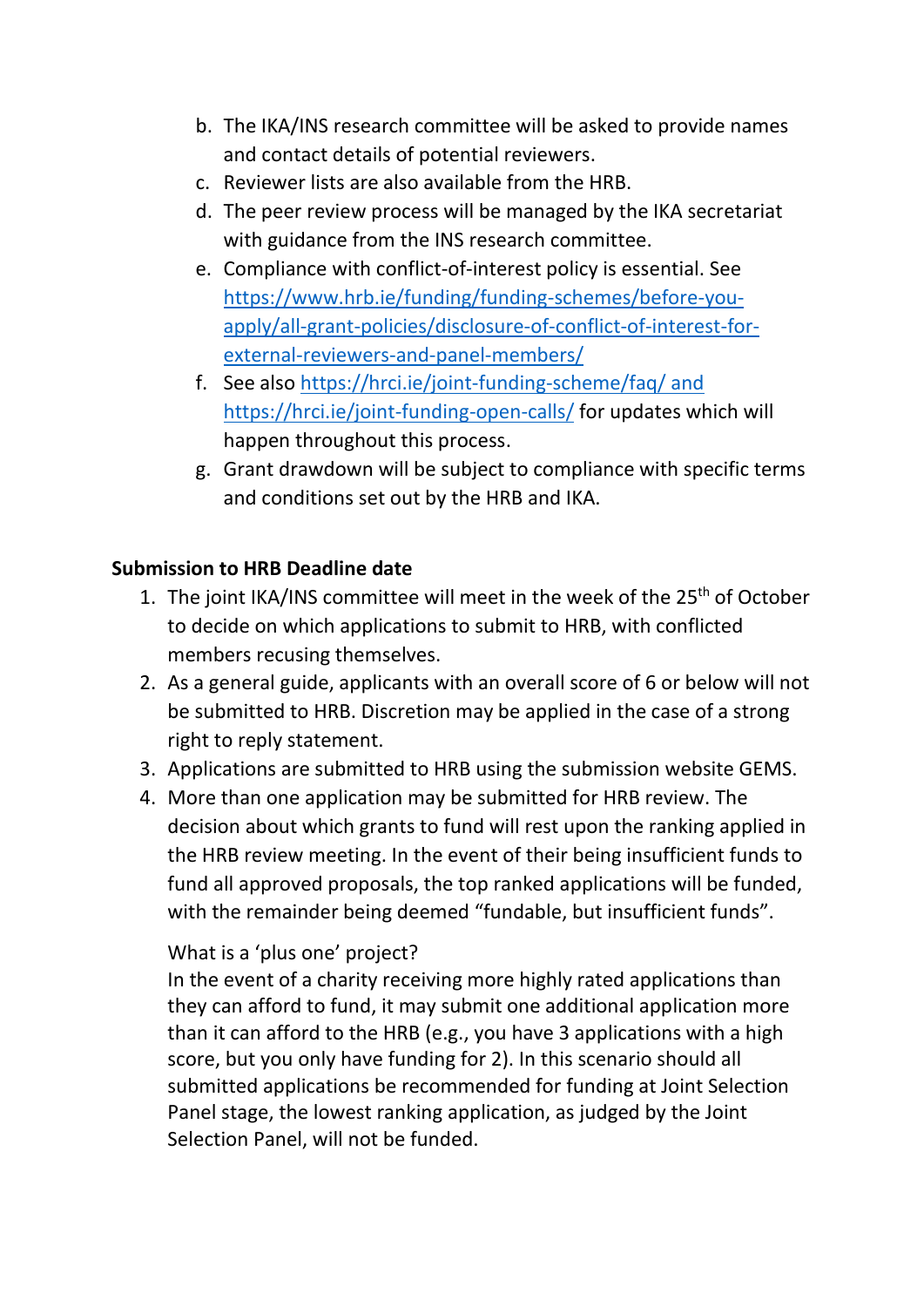Applicants should note updates to this call will be issued via the HRCI website and should prepare their application in conjunction with the guidelines on the HRCI website as well as the IKA guidance document. See [https://hrci.ie/joint](https://hrci.ie/joint-funding-how/)[funding-how/](https://hrci.ie/joint-funding-how/)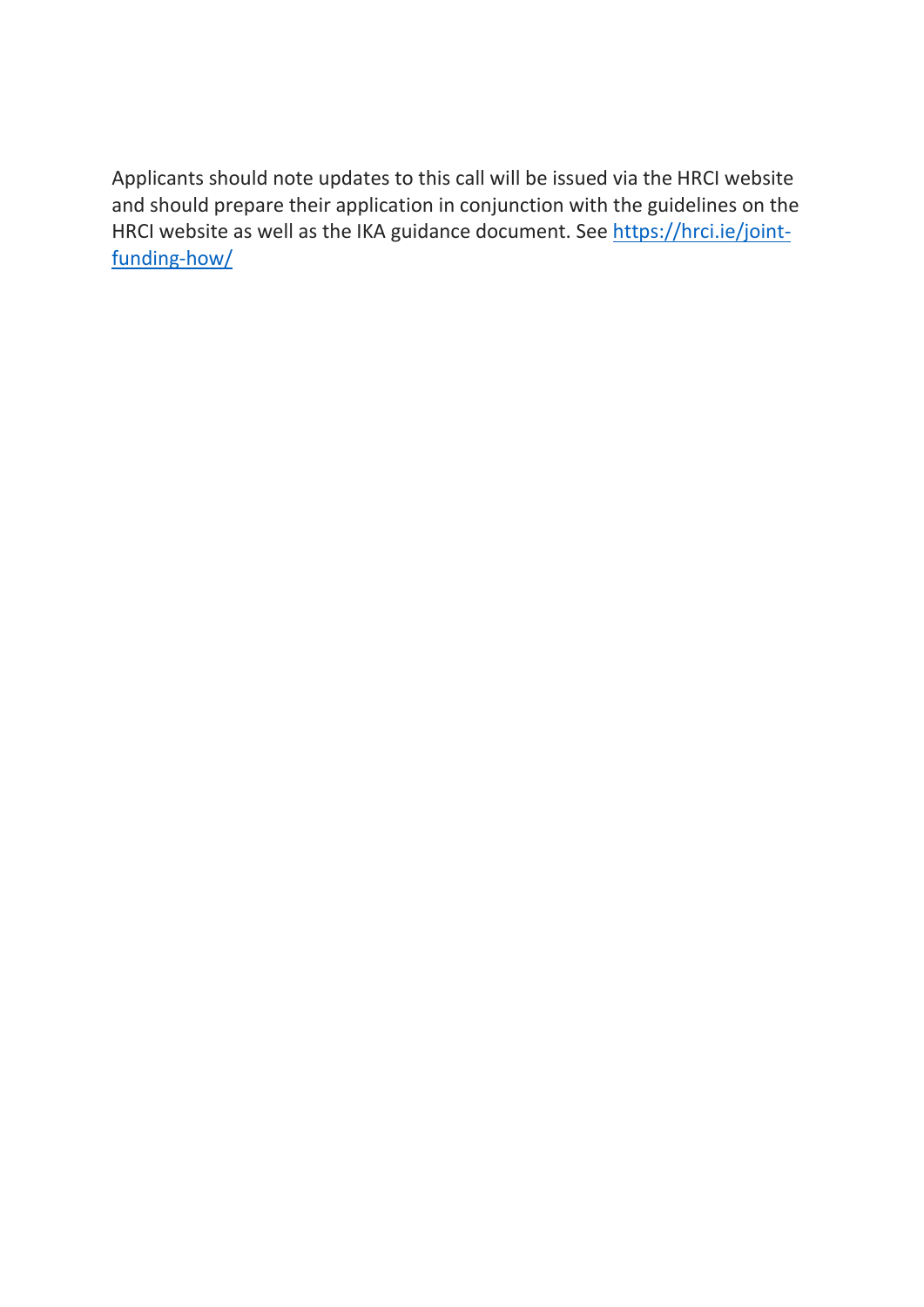#### **Appendix One**

#### **Objective 18 IKA Strategy on Patient Research- extract from main strategy**

#### **Why is this important?**

Research can lead to improved treatments and can also lead to better understanding of the patient experience and needs.

We understand the need to continuously push the boundaries of our scientific understanding of kidney disease and other morbidities which affect renal health. We will support and contribute to the understanding of this with a particular focus on a variety of research disciplines. These will help to illustrate and contribute to the improved general health and wellbeing of kidney patients.

We aim to achieve this objective by:

- $\blacksquare$  Identifying research academic partner(s) to carry out patient centred research using a participatory action focus approach. This approach involves working with the people in the system as coparticipants in the inquiry with a view to transforming that system from within as a principal focus of the research process itself.
- $\blacksquare$  The IKA will be included in and be an active participant in the research design process.
- Research tenders, contracts, and memorandums of understanding will be approved in advance of the research funding/process commencing and will be in adherence with charity corporate governance standards.
- The Research Report and recommendations will, prior to publication, be finalised in partnership with the IKA, launched, and then published.
- $\blacksquare$  Research topics funded by the IKA will be based on academic/social field's best practice, be peer reviewed where appropriate, and only be on 'a not for profit' basis.

What are the intended outcomes?